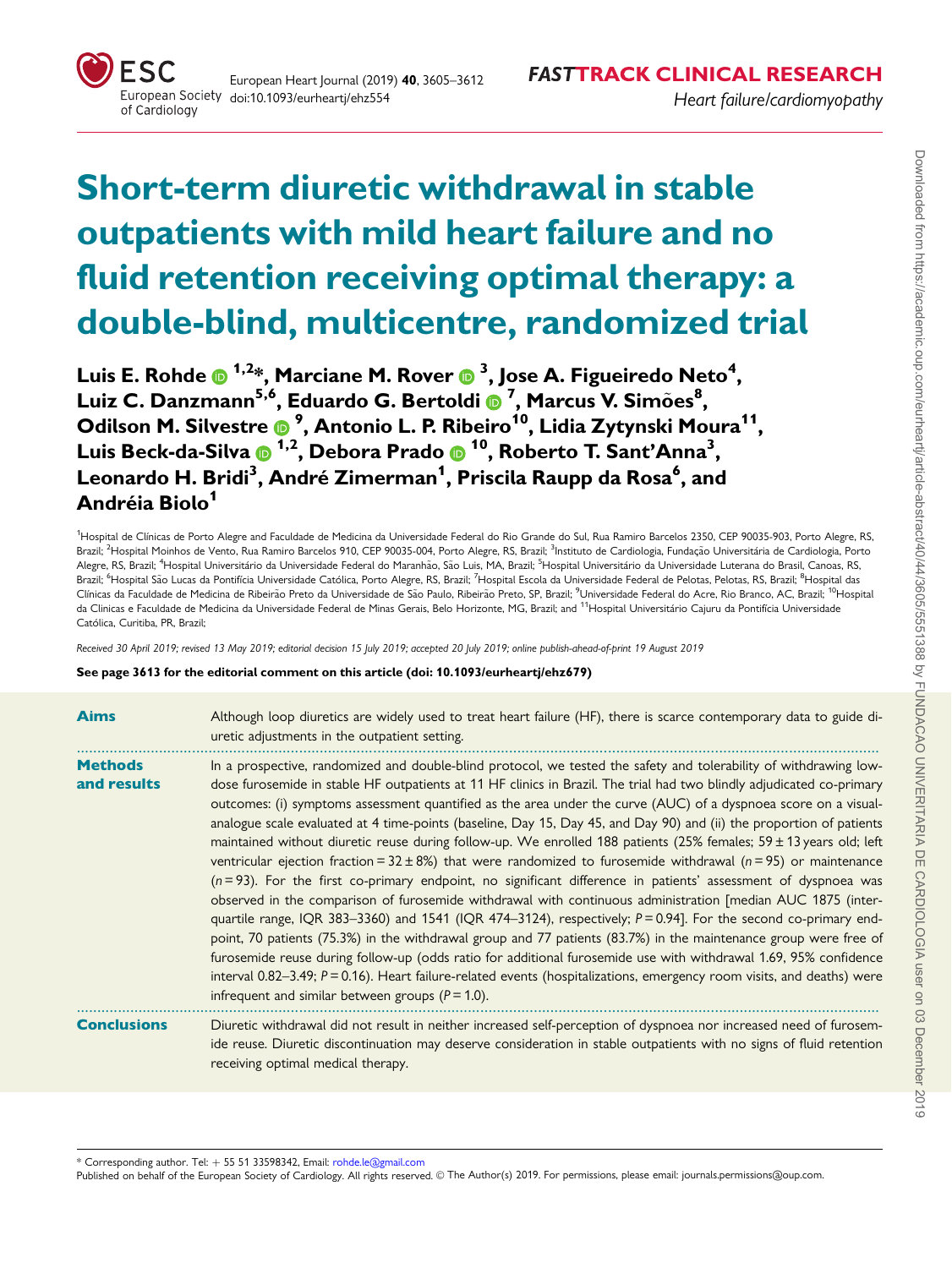ClinicalTrials.gov NCT02689180. Identifier

Keywords Heart failure • Furosemide • Dyspnoea

<span id="page-1-0"></span>...................................................................................................................................................................................................

## Introduction

Drug therapy for heart failure (HF) has greatly improved in the last 4 decades and includes medications that potentially improve prognosis and drugs that predominantly relieve symptoms.<sup>1</sup> Although diuretics frequently play a central role in HF treatment, particularly in periods of clinical instability, their impact on HF-related morbidity and mortality is controversial. According to international registries, $2-4$  most patients receive a loop diuretic during an episode of acute decompensation and the majority is discharged home taking a 'maintenance dose' of furosemide, the prototype of loop diuretics.

For most patients, diuretics lead to immediate and remarkable improvement of body congestion, but their net clinical effect on HF prognosis in the outpatient setting is uncertain. Observational studies suggest that use of high doses of diuretics might be related to unfavourable clinical consequences, with a dose dependent association with impaired survival.<sup>[5,6](#page-7-0)</sup> However, few prospective studies were specifically designed to evaluate the clinical risks and benefits associated with chronic diuretic administration.<sup>7,8</sup> Current guidelines reinforce the lack of solid scientific evidence for its use, and the potential risks that might be involved.<sup>1,[9,10](#page-7-0)</sup> In routine clinical practice, concerns about worsening of symptoms in HF patients limit furosemide withdrawing as an established recommendation.

Based on these uncertainties about diuretic use in chronic stable HF, the ReBIC-1 trial was designed to evaluate the safety and tolerability of withdrawing furosemide use in HF outpatients in a multicentre double-blind randomized clinical trial.

# **Methods**

#### Trial design and enrolment criteria

ReBIC (Rede Brasileira de Estudos em Insuficiência Cardíaca) is a Brazilian research network created to develop clinical studies in HF and composed predominantly by tertiary care university hospitals. The ReBIC-1 trial is a randomized, double-blind, placebo-controlled trial that assessed the short-term safety and tolerability of discontinuation of furosemide in apparently euvolaemic (without evidence of clinical congestion) outpatients with chronic stable HF. The detailed protocol has been previously pub-lished.<sup>[11](#page-7-0)</sup> In brief, ReBIC-1 enrolled HF outpatients with the following inclusion criteria: (i) age  $\geq$  18 years old; (ii) New York Heart Association (NYHA) functional Class I or II; (iii) left ventricular ejection fraction (LVEF)  $\leq$  45% assessed by transthoracic two-dimensional echocardiography performed within 12 months before the screening visit; (iv) no HFrelated hospitalization or visit to the emergency room within 6 months before the screening visit; (v) treatment with a stable dose of furosemide (40 up to 80 mg/day) for at least 6 months before the screening visit; (vi) serum potassium < 5 mmol/L; and (vii) optimized HF treatment with an angiotensin-converting enzyme inhibitor (ACEi), angiotensin receptor blockers (ARB) or angiotensin receptor neprilysin inhibitor, and betablockers, unless contraindicated or not tolerated. Patients with a clinical congestion score (CCS) > 5 points<sup>12,13</sup> were excluded. For other exclu-sion criteria, see [Supplementary material](https://academic.oup.com/eurheartj/article-lookup/doi/10.1093/eurheartj/ehz554#supplementary-data) online, File (Protocol). The study was approved by the institutional review board at each site, and all patients provided written informed consent before enrolment and randomization. The study was registered at ClinicalTrials.gov (NCT02689180).

#### Funding and manuscript handling

ReBIC was sponsored by the Brazilian National Council for Scientific and Technological Development (CNPq, Brazil), a public governmental agency. Data management and analysis were performed at the network's coordinating centre at IATS (Instituto de Avaliação de Tecnologias em Saúde) and at Hospital de Clínicas de Porto Alegre. The authors are solely responsible for the design and conduct of this study, all study analyses, drafting and editing of the manuscript, and decision to submit the paper for publication.

## Study logistics and randomization

Participants were randomly allocated in a 1:1 ratio to an intervention arm (withdrawal of furosemide) or a control arm (maintenance of furosemide at the same previous dosing). Randomization was stratified by centre and diuretic dose (40 mg/day and 80 mg/day) to allow balance between the two treatment arms. Randomization numbers were computer generated by the coordinator centre, independently for each centre and each furosemide dose in blocks of 6–8. After the initial assessment, eligibility confirmation and randomization, patients received two identical bottles of research pills at each visit: a bottle of morning pills to be ingested at 8:00 AM and a bottle of afternoon pills to be ingested at 2:00 PM.

During follow-up (90 days), researchers were oriented to maintain HF therapy unchanged, if possible. Up-titration of existing HF therapy was discouraged by the study protocol, considering that the follow-up period was relatively short. Both patients and researchers were blinded to group allocation.

## Baseline and follow-up visits

Follow-up visits were at 15, 45, and 90 days after the randomization visit. At baseline and at the final visit all patients underwent (i) assessment of the CCS; (ii) routine laboratory evaluation; (iii) a standard 6-min walk test; (iv) self-assessment of dyspnoea using a visual analogue scale (VAS) method; and (v) measurement of NT-proBNP levels using total heparinized venous blood and a point-of-care equipment (COBAS h 232, measuring range 60–9000 pg/mL; F. Hoffmann-La Roche Ltd, Basel, Swiss).

### Primary and secondary endpoints

. . . . . . . . . . . . . . . . . . . . . . . . . . . . . . . . . . . . . . . . . . . . . . . . . . . . . . . . . . . . . . . . . . . . . . . . . . . . . . . . . . . . . . . . . . . . . . . . . . . . . . . . . . . . . . . . . . . . . . . . . . . . . . . . . . . . . . . . . . . . . . . . . . .

The trial had two co-primary endpoints to evaluate the feasibility of furosemide withdrawal. First, dyspnoea was assessed using a VAS. Patients were asked to mark their level of dyspnoea on a horizontal line based on their sensation of shortness of breath during the last week. The VAS was scored from 0 to 100, and applied at baseline, Day 15, Day 45, and Day 90 after randomization. The VAS was independently and blindly re-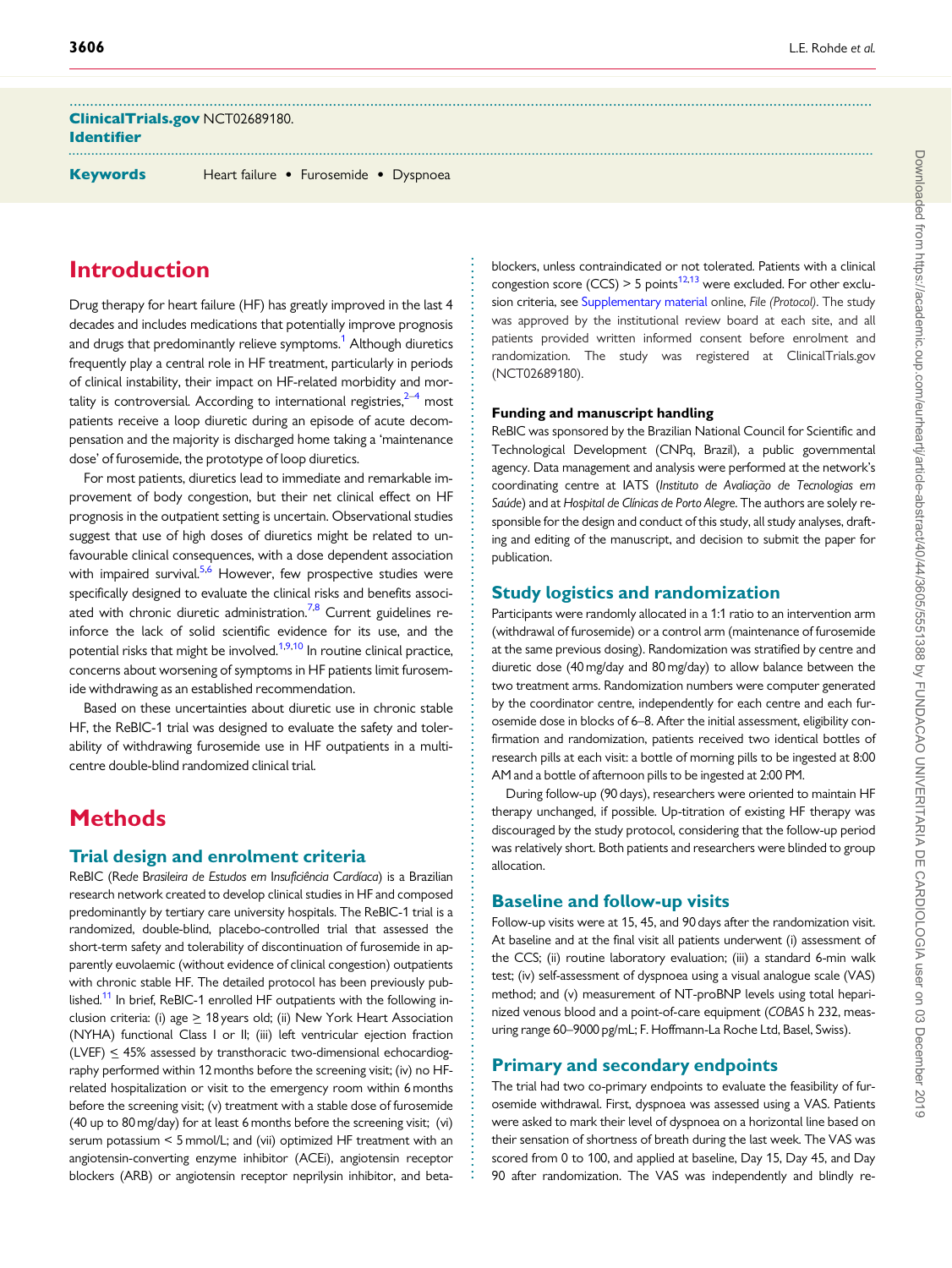<span id="page-2-0"></span>

Figure I Consort diagram (screening, exclusions, randomization and analysis). ACS, acute coronary syndrome; ER, emergency room; HF, heart failure; VAS, visual-analogue scale.

. . . . . . . . . . . . . . . . . . . . . . . . . . . . . . . . . . . . . . . . . . . . . . . . . . . . . . . . . . . . . . . . . . . . . . . . . . . . . . .

. assessed by the coordination centre for all enrolled patients. The area under the curve (AUC) of serial assessments of the dyspnoea VAS from baseline to the end of follow-up was the first co-primary efficacy end-point.<sup>[14](#page-7-0)</sup> The second co-primary endpoint was the proportion of patients maintained without loop diuretics during the follow-up period (90 days).

#### Criteria for initiation of loop diuretic during follow-up

Use of loop diuretics during study visits was decided by a physician blinded to group allocation, according to pre-defined clinical criteria. It was recommended the reuse of loop diuretics only if a patient has a clear clinical evidence of worsening of congestion (increases in the CCS > 5 points and increases in weight >2 kg along with new symptoms or increase in NYHA functional class). The endpoint adjudication committee was oriented to consider the temporary initiation of loop diuretic during follow-up as a primary event when (i) any temporary intravenous (IV) loop diuretic and (ii) any temporary oral (PO) loop diuretic greater than 4 days was used during the protocol. Unintended or accidental use of loop diuretic equal or less than 4 days was not considered an endpoint.

For the current analysis, we also evaluated the composite clinical endpoint of HR-related death, hospitalization, or emergency room visit during follow-up (secondary endpoint). Isolated variations in NT-proBNP levels were not used as an index of clinical congestion or to decide reuse of diuretics.

#### Statistical analysis and sample size

All analyses were performed according to the intention-to-treat principle. A P-value of less than 0.05 was considered statistically significant. Treatment groups were compared using a linear model for continuous variables, and by logistic regression for binary endpoints. Difference between the two treatment groups in the primary endpoint of patientreported assessment of dyspnoea based on a VAS was assessed by the Wilcoxon rank sum test with continuity correction. Baseline NTproBNP levels were dichotomized using the median values for subgroup analysis, as previously planned.<sup>11</sup> Heterogeneity was assessed using multiplicative interaction terms.

As previously reported by the DOSE trial, $14$  we estimated the minimum clinically important change to be 600 points for the AUC of the dyspnoea VAS. The maximum possible score on the VAS AUC was 9000 points (100 points  $\times$  90 days). Initially, we used the same assumptions of the DOSE trial for the expected standard deviation in the dyspnoea VAS AUC ( $\sim$ 1500 points). In addition, we performed a preliminary analysis of the first 20 randomized patients, to ensure that these pre-defined assumptions were not misleading.<sup>11</sup> Based on these findings, considering a difference of 600 units in the AUC, a statistical power of 80%, and 5% significance level, the required sample would be 110 in each group. Eventual missing data ( $n = 6$ ) on the dyspnoea VAS (one out of four assessments) were interpolated using the mean of the available individual values to allow building of the curves. We also performed a sensitivity analysis of the dyspnoea VAS score ('worst-case scenario') imputing a score of 100 in the VAS for all patients with events or reuse of furosemide. For the co-primary endpoint (percentage of patients maintained without loop diuretics during the follow-up period) and based on previous studies on the use and withdrawal of HF drugs, $15,16$  $15,16$  we estimated an absolute difference in additional furosemide use of 20% by the end of the protocol (25% in the withdrawal group ad 5% in the maintenance group). Based on these estimates, considering a statistical power of 80%, and 5%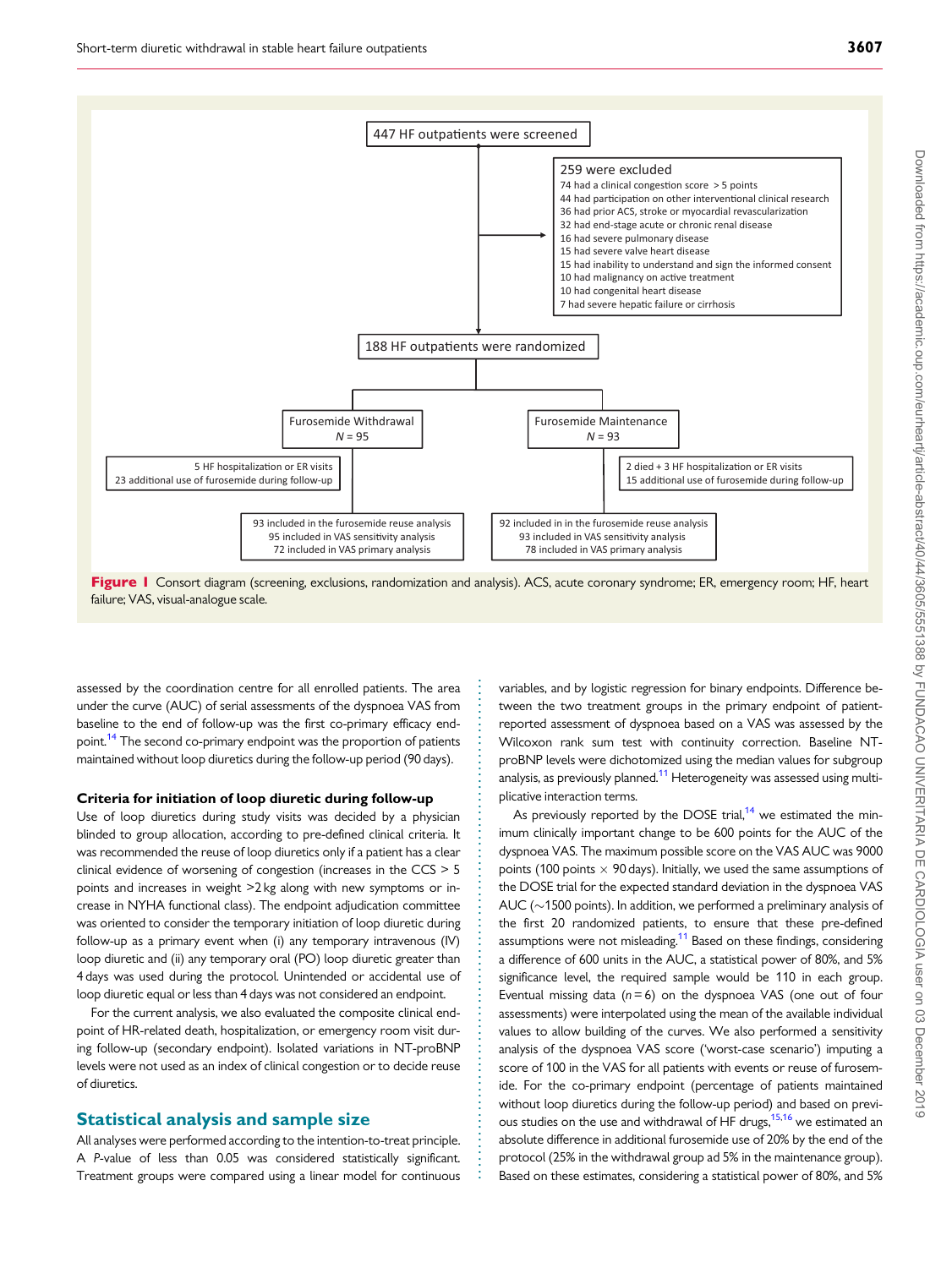|  | <b>Table I</b> Clinical characteristics of the population |  |  |
|--|-----------------------------------------------------------|--|--|
|--|-----------------------------------------------------------|--|--|

| Clinical characteristics <sup>a</sup>  | Furosemide<br>withdrawal<br>$(N = 95)$ | Furosemide<br>maintenance<br>$(N = 93)$ |
|----------------------------------------|----------------------------------------|-----------------------------------------|
| Age (years)                            | $60.8(52.4 - 66.5)$                    | $61.1(53.7 - 67.6)$                     |
| Male sex, n (%)                        | 70 (74)                                | 70 (75)                                 |
| NYHA Class I, n (%)                    | 62(65)                                 | 59 (63)                                 |
| Cause of heart failure:                |                                        |                                         |
| Ischaemic heart disease, n (%)         | 34 (36)                                | 29 (31)                                 |
| Hypertensive heart disease,<br>$n(\%)$ | 18 (19)                                | 20(21)                                  |
| Idiopathic cardiomyopathy,<br>$n (\%)$ | 28 (29)                                | 22(24)                                  |
| Chagas disease, n (%)                  | 2(2)                                   | 4(4)                                    |
| History of atrial fibrillation,        | 15 (16)                                | 9(10)                                   |
| n (%)                                  |                                        |                                         |
| Diabetes mellitus, n (%)               | 29 (30)                                | 23(25)                                  |
| Clinical congestion score,             | $2(2-3)$                               | $2(2-3)$                                |
| points                                 |                                        |                                         |
| Systolic blood pressure                | 120 (110-140)                          | 120 (110-135)                           |
| (mmHg)                                 |                                        |                                         |
| Left ventricular ejection              | $32(26 - 39.5)$                        | $32(25-38)$                             |
| fraction, $n$ $(\%)$                   |                                        |                                         |
| Baseline therapy                       |                                        |                                         |
| ACE inhibitor or ARB, n (%)            | 85 (89)                                | 86 (92)                                 |
| Beta-blocker, n (%)                    | 95 (100)                               | 93 (100)                                |
| Mineralocorticoid<br>antagonist, n (%) | 69 (73)                                | 65 (70)                                 |
| Thiazide diuretic, n (%)               | 7(7)                                   | 6(6)                                    |
| ICD and/or CRT, n (%)                  | 17(18)                                 | 8(9)                                    |
| Creatinine (mg/dL)                     | $1.1(0.9-1.3)$                         | $1.1(0.9-1.2)$                          |
| Sodium (mg/dL)                         | 140 (138-142)                          | 140 (138-142)                           |
| Dyspnoea VAS score (mm)                | $20.5(5-39)$                           | $20(4.9-35)$                            |
| NT-proBNP (pg/mL)                      | 644 (287-1527)                         | 696 (282-1776)                          |
| 6-minutes' walk test (m)               | 378 (292-450)                          | 384 (315-462)                           |

ACE, angiotensin-converting enzyme; ARB, angiotensin-receptor blocker; CRT, cardiac resynchronization therapy; ICD, implantable cardioverter-defibrillator; NT-proBNP, N-terminal pro-brain natriuretic peptide; VAS, visual analogue scale. <sup>a</sup>Continuous data are displayed as median (IQR). All P-values are greater than 0.05 for the comparisons of baseline characteristics across groups.

significance level, the required sample would be 59 in each group.<sup>11</sup> We achieved 82% and >100% of the planned sample size for the two co-primary endpoints, respectively. In September 2018, the coordinating committee decided to finalize the enrolment of patients, since inclusion rates in most centres decreased substantially overtime.

## **Results**

## Clinical characteristics of patient population

A total of 417 patients were screened and 188 patients were enrolled between October 2015 and August 2018 at 11 clinical sites in Brazil (Figure [1](#page-2-0)—Consort Diagram). Enrolment rates are described in the

[Supplementary material online,](https://academic.oup.com/eurheartj/article-lookup/doi/10.1093/eurheartj/ehz554#supplementary-data) Table S1 and Figure S1. The mean age of the patients was  $59(\pm 13)$  years; 25.5% were women, and 34% were black, and 65% were in NYHA functional Class I (Table 1).The predominant HF aetiologies were ischaemic heart disease and idiopathic cardiomyopathy, and the mean LVEF was 32(±8)%, ranging from 18% to 45%. Baseline drug therapy was stable and optimized: 100% of the studied patients were using a beta-blocker, 91% were using either an ACE inhibitor or an ARB, and 71.8% were using an aldosterone antagonist.

## Primary outcomes

No significant difference between the two treatment groups was observed for the primary endpoint of patient-reported assessment of dyspnoea based on a VAS [median AUC 1875 (interquartile range, IQR 383–3360) in the withdrawal group and 1541 (IQR 474–3124) in the furosemide maintenance group; Wilcoxon rank sum test  $P = 0.94$ ] (Table [2](#page-4-0) and Figure 2). Sensitivity analysis imputing a VAS score of 100 for missing values depicted similar results [median AUC 2258 (IQR 698–3975) in the withdrawal group and 2018 (IQR 570– 3600) in the furosemide maintenance group; Wilcoxon rank sum test P = 0.50]. [Supplementary material online,](https://academic.oup.com/eurheartj/article-lookup/doi/10.1093/eurheartj/ehz554#supplementary-data) Table S2 describes VAS analysis stratified by baseline NT-proBNP levels.

For the second co-primary endpoint, 70 patients (75.3%) in the withdrawal group and 77 patients (83.7%) in the maintenance group were free of furosemide reuse during follow-up. Withdrawing furosemide resulted in an odds ratio (OR) for additional furosemide use of 1.69; 95% confidence interval (CI) 0.82–3.49; P= 0.16. In subgroup analysis based on the median levels of baseline NT-proBNP ( $\leq$  or > 652 pg/mL), we also did not observe significant differences between groups (P-value for interaction = 0.5[3](#page-4-0)) (Figure 3). Regarding baseline dose of furosemide, only 34 (18% of the study sample) patients were using 80 mg/day. In subgroup analysis, we observed a trend to higher additional furosemide use with withdrawal only in patients using 80 mg/day (OR 4.73, 95% CI 0.82–27.1; P= 0.07); but not in patient using 40 mg/day (OR 1.25, 95% CI 0.55–2.85; P= 0.59; P-value for  $interaction = 0.17$ ).

## Secondary outcomes

Table [2](#page-4-0) describes the secondary outcomes according to group allocation. Heart failure-related events (hospitalizations, emergency room visits, and deaths) were infrequent during follow-up and similar between patients that maintained or discontinued furosemide. Only two deaths (sudden cardiac deaths) were observed during the trial, both in the furosemide group. Median change in levels of NTproBNP, creatinine and BUN, and changes in functional capacity assessed by the 6-minutes' walk test were not significantly different between groups and minor in magnitude. In addition, baseline and final NT-proBNP levels were significantly and similarly correlated in both groups (Figure [4](#page-5-0)). [Supplementary material online,](https://academic.oup.com/eurheartj/article-lookup/doi/10.1093/eurheartj/ehz554#supplementary-data) Figures S2 and [S3](https://academic.oup.com/eurheartj/article-lookup/doi/10.1093/eurheartj/ehz554#supplementary-data) depict individual values of NT-proBNP levels and weight at baseline and after 90 days of follow-up in both groups.

## Adverse events

. . . . . . . . . . . . . . . . . . . . . . . . . . . . . . . . . . . . . . . . . . . . . . . . . . . . . . . . . . . . . . . . . . . . . . . . . . . . . . . . . . . . . . . . . . . . . . . . . . . . . . . . . . . . . . . . . . . . . . . . . . . . . . . . . . . . . . . . . . . . . . . . . . . . . . . . . . . . . . . . . . . . . . . . . . . . .

Adverse events were clinically minor in both groups, but numerically more frequent in the furosemide withdrawal group than in the furosemide maintenance group (45 vs. 37 events, respectively) (see [Supplementary material online,](https://academic.oup.com/eurheartj/article-lookup/doi/10.1093/eurheartj/ehz554#supplementary-data) Table S3 for complete description of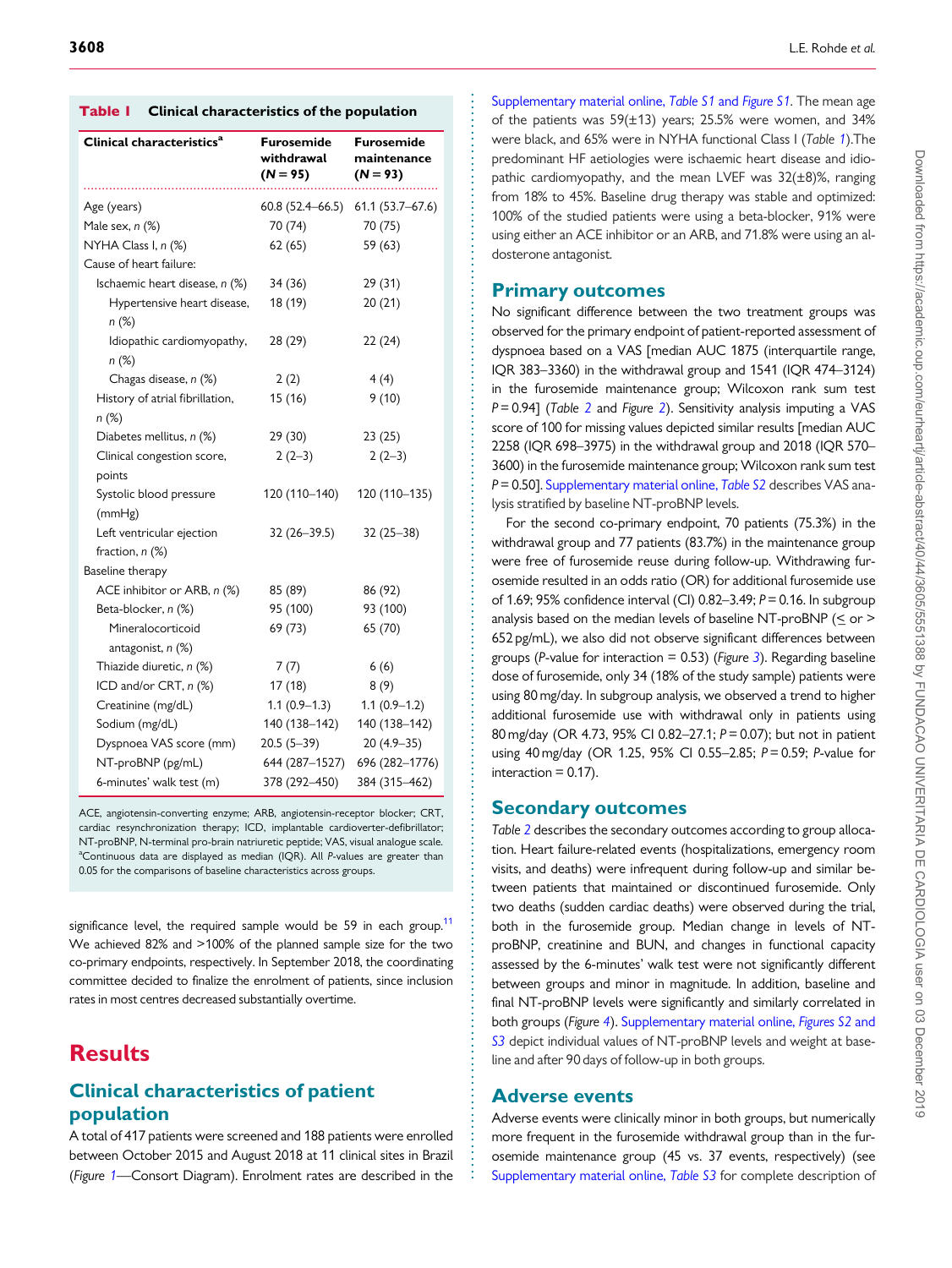<span id="page-4-0"></span>

|  | <b>Table 2</b> Primary and secondary outcomes |  |  |
|--|-----------------------------------------------|--|--|
|--|-----------------------------------------------|--|--|

| <b>Endpoint</b>                                  | <b>Furosemide</b><br>withdrawal<br>$(N = 95)^{a}$ | <b>Furosemide</b><br>maintenance<br>$(N = 93)^{a}$ | Odds ratio<br>(95% confidence<br>interval) | P-value |
|--------------------------------------------------|---------------------------------------------------|----------------------------------------------------|--------------------------------------------|---------|
| Primary outcomes                                 |                                                   |                                                    |                                            |         |
| Additional use of furosemide, n (%)              | 23(24.7)                                          | 15(16.3)                                           | 1.69 (0.82 to 3.49)                        | 0.16    |
| AUC for VAS of dyspnoea                          | 1875 (383-3360)                                   | 1541 (474-3124)                                    |                                            | 0.94    |
| Secondary outcomes                               |                                                   |                                                    |                                            |         |
| HF-related combined outcomes, n (%)              | 5(5.4)                                            | 5(5.4)                                             | $1.0$ (0.30 to 3.3)                        | 1.0     |
| HF hospitalization/emergency room visit, $n$ (%) | 5(5.4)                                            | 3(3.2)                                             | 1.67 (0.41 to 6.8)                         | 0.47    |
| HF-related death, $n$ $(\%)$                     | 0(0)                                              | 2(2)                                               |                                            |         |
| Change in NT-proBNP at 90 days (pg/mL)           | 15 (-80 to 308)                                   | 42.5 (-177 to 210)                                 |                                            | 0.78    |
| Change in 6-minutes' walk test at 90 days (m)    | 19.3 (-21.5 to 55.2)                              | 4 (-28.7 to 56.8)                                  |                                            | 0.79    |
| Change in weight at 90 days (kg)                 | $0.4$ (-1.2 to 2.0)                               | $0.2$ (-1.0 to 1.5)                                |                                            | 0.96    |
| Change in creatinine at 90 days (mg/dL)          | $-0.02$ ( $-0.1$ to 0.1)                          | $0.03$ (-0.1 to 0.1)                               |                                            | 0.33    |
| Change in BUN at 90 days (mg/dL)                 | $-0.4$ ( $-3.3$ to 3.5)                           | $-0.2$ ( $-2.8$ to 3.3)                            |                                            | 0.52    |

. . . . . . . . . . . . . . . . . . . . . . . . . . . . . . . . . . . .

AUC, area under the curve, HF, heart failure; NT-proBNP, N-terminal pro-brain natriuretic peptide; VAS, visual analogue scale.

a<br>Continuous data are displayed as median (IQR). Two and one patient lost to follow-up for the assessment of clinical outcomes, respectively.





adverse events). The most common reported complaints were dyspnoea/tiredness (10 vs. 6 events, respectively), and dizziness or symptoms related to hypotension (7 vs. 6 events, respectively), but these events were well balanced between groups. Facial and limb oedema were also reported by patients during the trial predominantly in those randomized to withdraw furosemide (7 vs. 0 events, respectively). Most of these patients [6 (86%)] had addition use of furosemide during the follow-up, but were self-limited and did not result in emergency room visits or hospital admissions. Interestingly, only two patients (1% of the study sample) spontaneously reported reduction in diuresis, both in the furosemide withdrawal group.

## **Discussion**

The REBIC-1 trial evaluated whether diuretic withdrawal is a safe clinical strategy in stable outpatients with HF. Our main findings were



Figure 3 Proportion of patients free from (No) and in need of (Yes) additional furosemide use during the 90-days study period. 95% confidence intervals are described in parenthesis. NT-proBNP, N-terminal pro-brain natriuretic peptide levels and is expressed in pg/mL; OR, odds ratio for additional furosemide use in the withdrawal group.

that (i) the self-reported perception of dyspnoea was not changed in patients who stopped using furosemide and (ii) most study subjects tolerated diuretic withdrawal without the need of additional use of furosemide up to 90 days after randomization. Overall, both groups had an excellent short-term prognosis, with no clinically relevant increments in NT-proBNP levels and an event-free survival rate of HF-related hospitalizations or deaths close to 95%.

So far, data have been conflicting and methodologically flawed to support the clinical decision to maintain or withdraw furosemide in the outpatient setting. Several previous reports have suggested that chronic use of diuretics might be indeed deleterious, but they were intrinsically limited by the observational nature of most studies.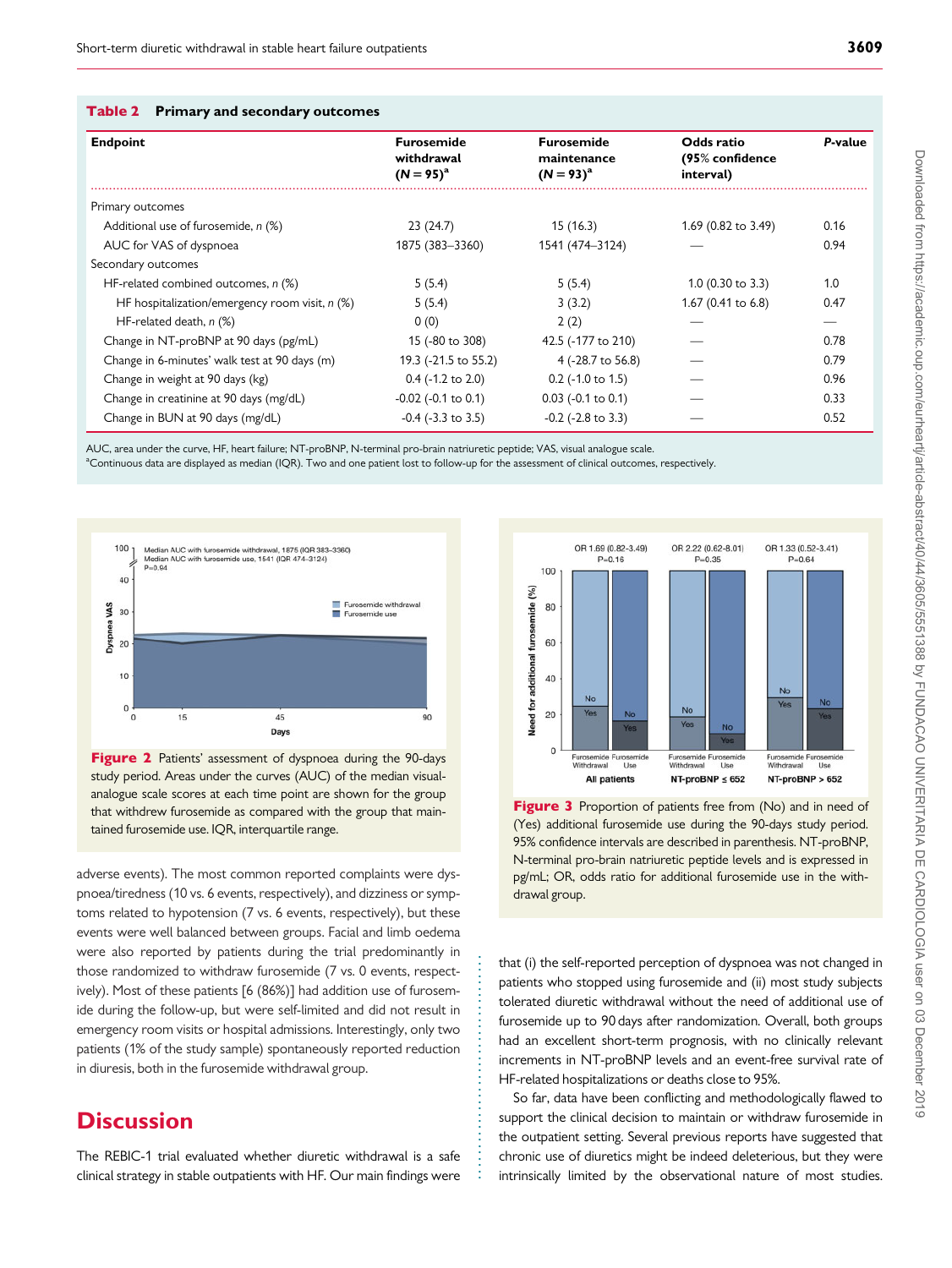<span id="page-5-0"></span>



. . . . . . . . . . . . . . . . . . . . . . . . . . . . . . . . . . . . . . . . . . . . . . . . . . . . . . . . . . . . . . . . . . . . . . . . . . . . . . . . . . . .

. A sub-analysis of the SOLVD trial published in 2003 demonstrated an increase of 31% in the risk of HF hospitalization or death among patients taking non-potassium sparing diuretics compared with those not taking any diuretics.<sup>[17](#page-7-0)</sup> A cohort study of advanced HF patients also detected a dose-dependent association between loop diuretic use and impaired survival. Patients in the highest quartile of diuretic dosing had a four-fold increase in the risk of dying, even after extensive covariate adjustment.<sup>5</sup> Recently, Pellicori et  $al^{18}$  $al^{18}$  $al^{18}$  also found a worse prognosis among patients receiving diuretics, but multivariate analysis identified that markers of congestion were independently associated with adverse outcomes, but not the use or dose of loop diuretics. Analysis reported from a specialized outpatient HF clinic suggest that higher doses of diuretics did not impair survival, but rather indicate greater severity of the patient's condition.<sup>19</sup>

Although loop diuretics are widely used to treat HF, it is surprising that few prospective studies have been designed to evaluate the impact of different strategies of diuretic adjustment in HF patients. The 'Diuretic Optimization Strategies Evaluation' trial<sup>14</sup> was pioneer in the scenario of acute decompensated HF, demonstrating no significant differences in patients' global assessment of symptoms or in deterioration of renal function irrespective of the mode of infusion or dose of administration of the diuretic therapy. Unfortunately, there is scarce contemporary data to guide diuretic adjustments in the outpatient setting.<sup>7,8</sup> In an uncontrolled study, McKie et  $al^{20}$  $al^{20}$  $al^{20}$  evaluated the effects of furosemide reduction in 32 patients with stable symptomatic HF, suggesting that it might be safe to reduce diuretics. Recently, 40 chronic HF patients using high dose loop diuretics were randomized to either continuation or reduction of furosemide doses. In this study, only one patient had to resume the dose of diuretics because of a marked increase in congestion-related symptoms.<sup>16</sup> Our study represents the first multicentre double-blind randomized initiative to assess different diuretic strategies in outpatient setting. Our findings indicate that furosemide withdrawal might be safe and well tolerated in a subgroup of relatively young and stable HF outpatients, with no clinically relevant impact on the self-perception of dyspnoea or in the rate of additional use of furosemide. Although our study was underpowered for comparisons between different doses of furosemide at baseline, subgroup analysis suggests caution in diuretic withdrawal in patients using 80 mg of furosemide daily.

International guidelines do not provide straightforward recommendations on how to deal with diuretics adjustments in stable HF outpatients. The 2013 ACCF/AHA Guideline for the Management of Heart Failure states that few patients with HF will be able to maintain target weight without the use of diuretics,<sup>10</sup> although the basis for such statement is unclear. Our results are in agreement and provide scientific evidence for the clinical recommendation that diuretics might be discontinued in selected asymptomatic euvolaemic or hypovolaemic patients, as suggested by the ESC guidelines.<sup>9</sup> Such strategy simplifies HF therapy and might reduce the inconvenient adverse effects of polypharmacy. Diuretic withdrawal might facilitate optimal use of life-saving therapies and may allow physicians to uptitrate the dose of inhibitors of the renin–angiotensin system, as both classes of drugs may be associated to azotaemia. One should be caution, however, in the perception that indiscriminately withdrawing HF medications is harmless. The recent results of the TRED-HF trial $^{21}$  suggest that the sequential withdrawal of loop diuretics, ACE/ARBs, beta-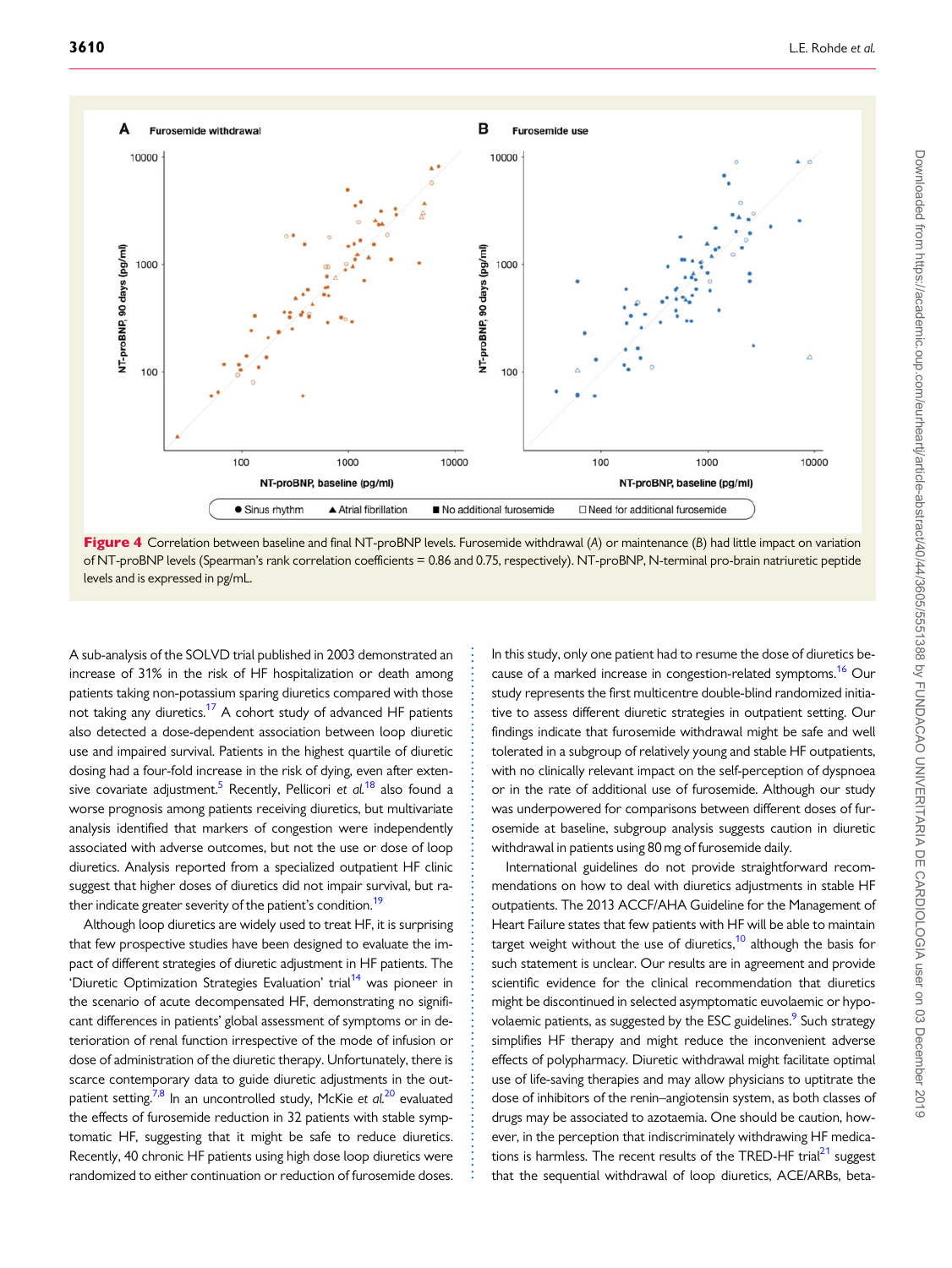<span id="page-6-0"></span>



. blockers, and mineralocorticoid receptor antagonists is associated with relapse in patients deemed to have recovered from dilated cardiomyopathy. Dovancescu et  $al^{22}$  $al^{22}$  $al^{22}$  also demonstrated that the omission of HF drugs for only 48 h led to a significant increase in NTproBNP levels and reduction in transthoracic bio-impedance. These findings emphasize that even acute withdrawal of drugs may be harmful for stable HF outpatients. It is relevant to point out, however, that in this protocol all HF medications were omitted simultaneously, some patients might have been using high-dose diuretics, and the study design was not blinded.

Limitations of our study must be considered. Although our study design is double-blinded, we acknowledge that some patients might have realized that their medication has been discontinued. This does not seem to be a major concern, since the unintentional (patient driven) use of additional diuretics was similar between groups (data not shown) and the self-perception of diuresis reduction was reported by few patients. We also acknowledge that our study is underpowered to address the impact of discontinuation of furosemide in hard clinical outcomes, and there is uncertainty regarding the long-term effects of such strategy. Prospective larger studies are needed to conclusively address these issues. In addition, we recognize we were unable to achieve our pre-defined sample size for the AUC of the dyspnoea VAS, limiting the statistical confidence of our findings. As such, we cannot completely rule out a type II error. It is important to point out, however, that the mean difference in the AUC for the dyspnoea VAS score observed between groups in the ReBIC-1 trial was below the minimum clinically important change in the AUC that has been previously suggested.<sup>[14](#page-7-0)</sup> The ReBIC-1 trial enrolled a relatively younger population of HF patients and our results might not apply to the very elderly. Finally, to avoid that one co-primary Endpoint may have confounded the other co-primary endpoint, we performed a sensitivity analysis in which patients that have restarted diuretics were assigned a VAS score of 100. Even using

this 'worst-case scenario', there was not a substantial difference between groups.

# Conclusion

The ReBIC-1 trial demonstrated that in outpatients with stable HF furosemide withdrawal did not change the self-perception of dyspnoea and was not associated with increased reuse of additional diuretics (Take home figure). Therefore, furosemide discontinuation might be a safe strategy that deserves consideration for selected a subgroup of HF patients in the outpatient setting, with cautious follow-up. These results apply only to relatively young patients with mild and stable symptoms, no or minimal clinical signs of congestion, a reduced LVEF, receiving optimal medical therapy.

# Supplementary material

[Supplementary material](https://academic.oup.com/eurheartj/article-lookup/doi/10.1093/eurheartj/ehz554#supplementary-data) is available at European Heart Journal online.

## Acknowledgements

The ReBIC-1 investigators thanks the statistical assistance performed by Suzi Camey, PhD at Grupo de Pesquisa e Pós-Graduação (GPPG) -Hospital de Clínicas de Porto Alegre, and the careful review of the dataset performed by Eduardo Grespan, Medical Student (MS-III) and Pedro Engster, Medical Student (MS-IV).

## Funding

. . . . . . . . . . . . . . . . . . . . . . . . . . . . . . . . . . . . . . . . . . . . . . . . . . . . . . . . . . . . . . . . . . . . . . . . . . . . . . . . . . . . . . . . . . . . . . . . . . .

Instituto de Avaliação em Tecnologia em Saúde (IATS) (in part); and National Council for Scientific and Technological Development (CNPq, Brazil) with grants for the establishment of the Brazilian Research Network In Heart Failure (# 467110/2014-0); CNPq (research fellowship 310679/